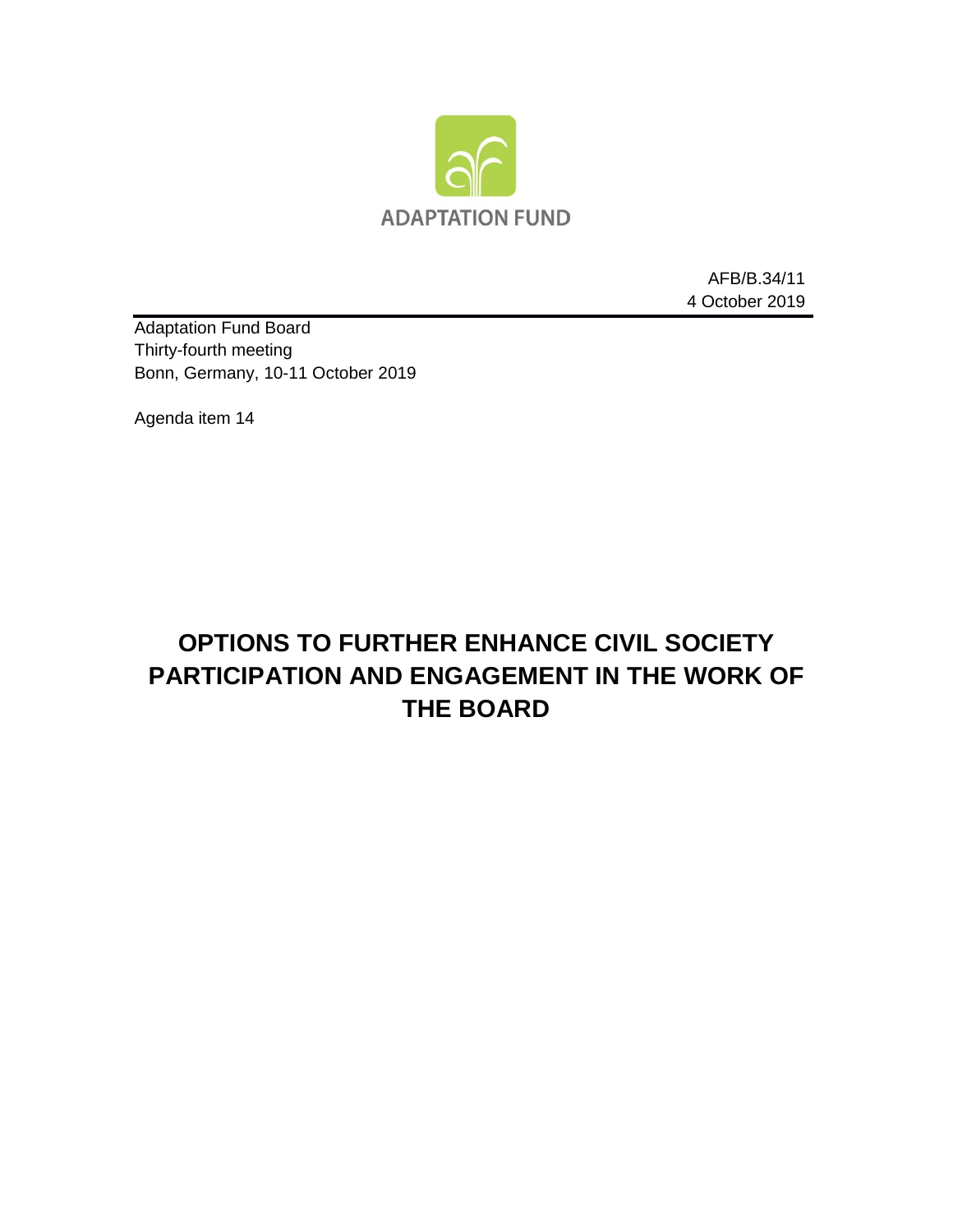## **Background**

1. The Adaptation Fund (the Fund) has recognized the importance of its engagement with civil society as well as contributions of civil society to the Fund's work and has been engaged with civil society. While several practices of the Fund's engagement with civil society have been considered best practices, the Board acknowledged, at its thirty-third meeting, the importance of further enhancing the participation of civil society in the work of the Board.

- 2. At its thirty-third meeting, the Board decided to request the secretariat:
	- *a) To explore, in consultation with civil society and drawing lessons from other climate funds, options to further enhance civil society participation and engagement in the work of the Board; and*
	- *b) To prepare a document and submit it to the Board for consideration at the thirty-fourth meeting.*

*(Decision B.33/54)* 

3. The medium-term strategy of the Adaptation Fund (the Fund) 2018-2022[1](#page-1-0) aims to leverage further enhancement of the civil society engagement in the Fund by stating that "*Civil society already contributes to the Adaptation Fund in a variety of ways, including resource mobilisation, real-time updates on and assessments of supported projects, input from the intended beneficiaries, and knowledge management. Though current practices are reasonably effective in terms of transparency and even accountability to civil society organisations, there is still scope for improvement. The Board, therefore, aims to work with the Adaptation Fund NGO Network to explore modalities for even greater collaboration during the 2018-2022 period.*"

4. This document is prepared to present potential options for the Board to enhance civil society participation and engagement in the work of the Board considering the current practices of the Board, practices of other climate funds, and financial, operational and legal implications of the potential options.

#### **Current practices of the Adaptation Fund**

5. Civil Society's engagement with the Fund is relevant to and/or governed by, inter alia, the Rules of Procedure of the Adaptation Fund Board, Fund's General Guidelines for Committees, and the Fund's Open Information Policy (adopted in July 2013).

6. The Rules of Procedure of the Adaptation Fund Board<sup>[2](#page-1-1)</sup> contains the following paragraphs relevant to participation of civil society in the Board meetings as observers:

 $\overline{a}$ <sup>1</sup> [https://www.adaptation-fund.org/wp-content/uploads/2018/03/Medium-Term-Strategy-2018-2022-final-03.01-1.pdf.](https://www.adaptation-fund.org/wp-content/uploads/2018/03/Medium-Term-Strategy-2018-2022-final-03.01-1.pdf)

<span id="page-1-1"></span><span id="page-1-0"></span><sup>2</sup> *Available at* [https://www.adaptation-fund.org/wp-content/uploads/2018/04/Rules-of-procedure-of-the-Adaptation-](https://www.adaptation-fund.org/wp-content/uploads/2018/04/Rules-of-procedure-of-the-Adaptation-Fund-Board.pdf)[Fund-Board.pdf.](https://www.adaptation-fund.org/wp-content/uploads/2018/04/Rules-of-procedure-of-the-Adaptation-Fund-Board.pdf)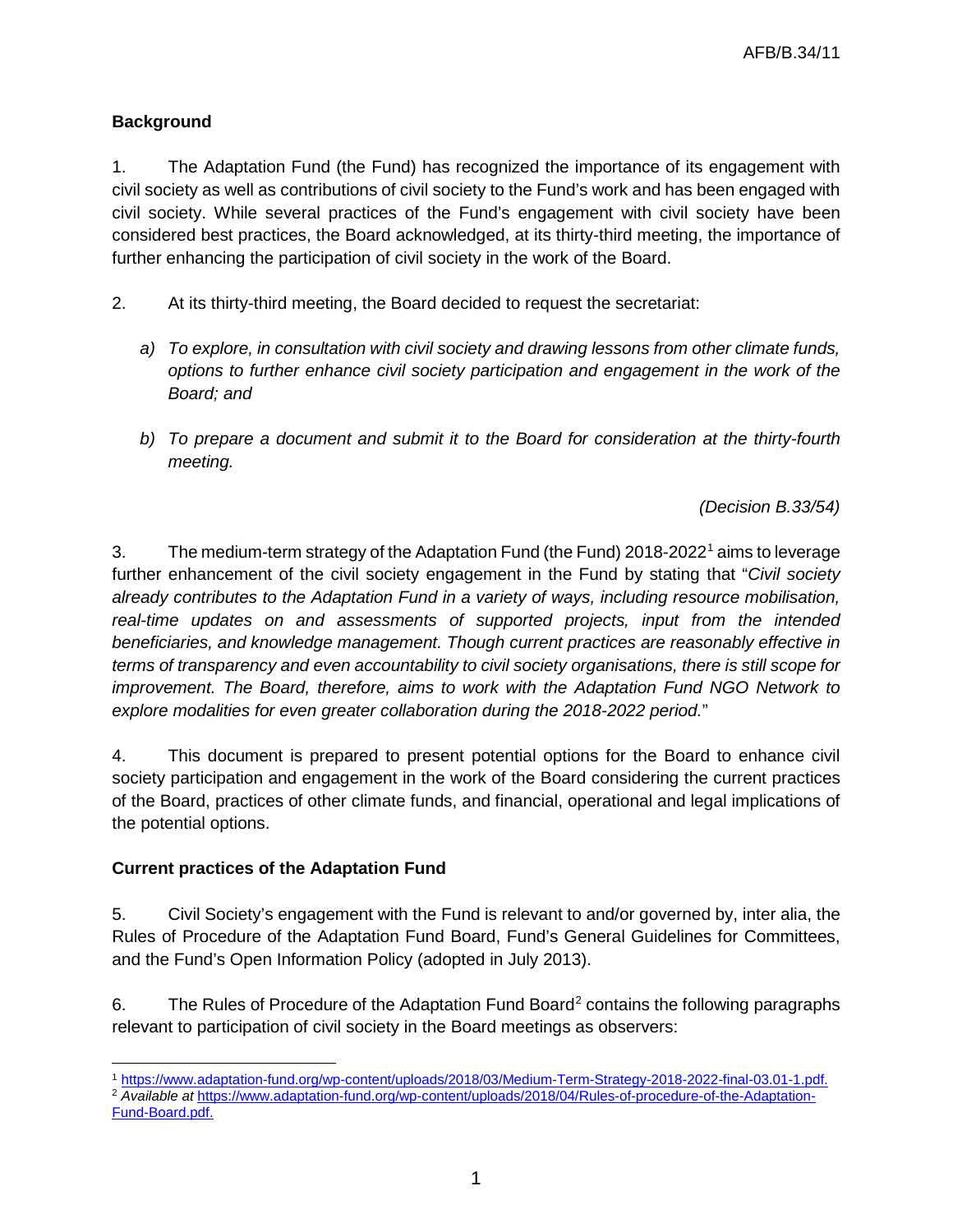## *VI. MEETINGS*

*[…]*

*19. Unless the Board decides otherwise in accordance with paragraph 20, meetings shall be open to members, alternates and observers as referred to in paragraphs 31–32. Observers shall inform the secretariat of the composition of their delegation four weeks prior to the first day of any scheduled meeting.*

*20. The Board may declare any of its meetings, or segments thereof, closed; these shall then be open to members, alternates and the representatives of the secretariat and the trustee. The Board may invite any of the representatives referred to in paragraphs 31–32 to attend such meetings.*

*[…]*

*22. The secretariat shall notify all members, alternates and observers of the*  dates and venue of the meetings and circulate a formal invitation and provisional *agenda for any meeting at least six weeks before the first day of the meeting.* 

#### *VIII. OBSERVERS*

*[…]*

*31. Except where otherwise decided by the Board, meetings shall be open for attendance, as observers, to representatives of UNFCCC Parties, the UNFCCC secretariat and UNFCCC accredited observers. Such observers may attend without the right to vote.*

*32. The secretariat shall, upon the request of the Board, notify any individual or entity, whether national or international, governmental or non-governmental, qualified in a field related to the work of the Fund, of any meeting so that it may be represented by an observer.*

*33. Observers may, upon the invitation of the Chair and if there is no objection from any of the members present, participate without the right to vote in the proceedings of any meeting in matters of direct concern to the body or agency, which they represent.*

*34. Observers may, upon invitation of the Chair and if there is no objection from the members present, make presentations relating to matters under consideration by the Board.*

*[…]*

7. The Fund's General Guidelines for Committees<sup>[3](#page-2-0)</sup> contains the following paragraphs which may be relevant to the engagement of civil society:

<span id="page-2-0"></span> $\overline{a}$ <sup>3</sup> *Available at* <https://www.adaptation-fund.org/wp-content/uploads/2014/09/General-Guidelines-for-Committees.pdf>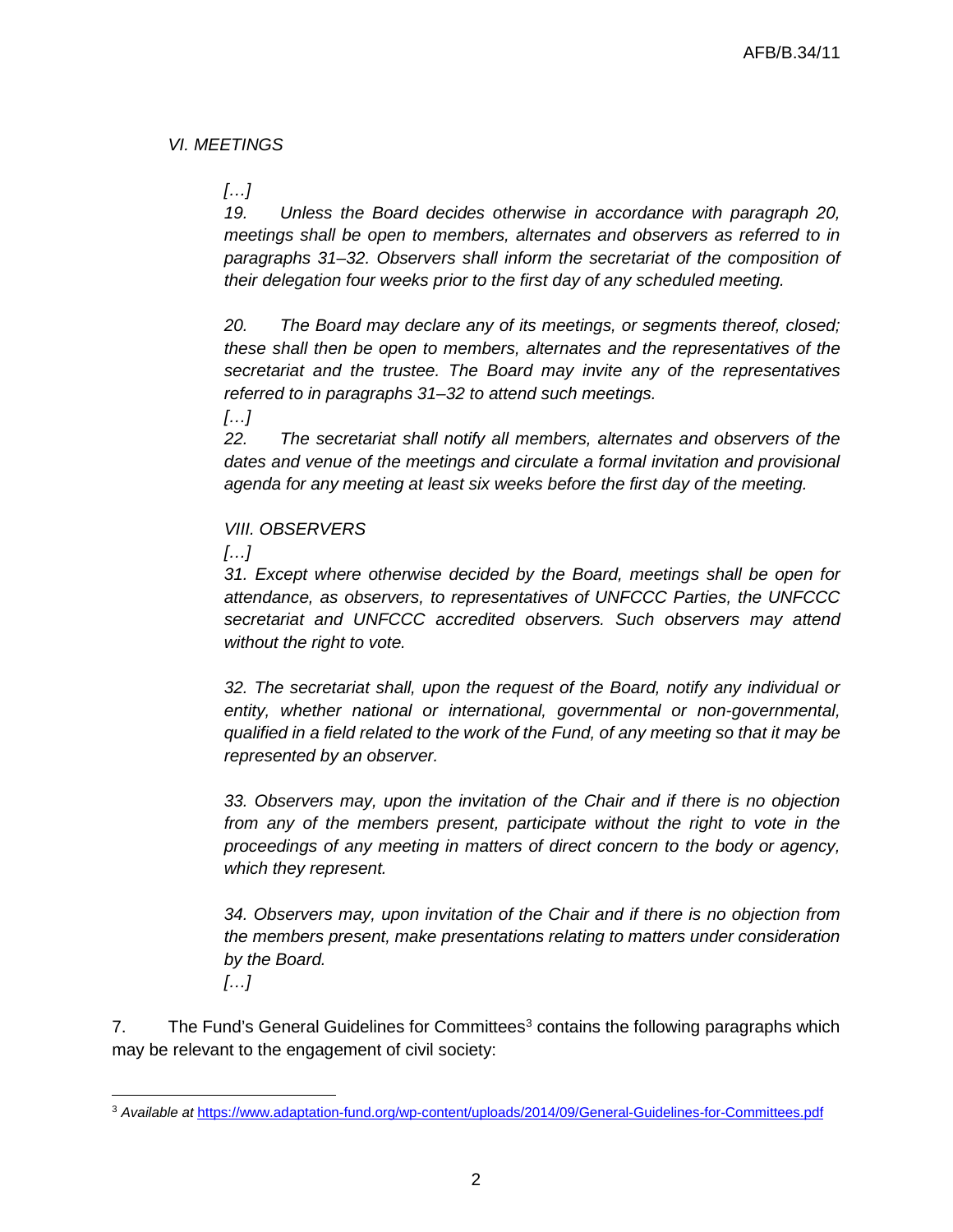# *IV. Operating procedures*

*9. The Committees shall be bound by their terms of reference as adopted by the Board, and these General Guidelines. The Board will revise the terms of reference and these General Guidelines as necessary, following the recommendations by the Committees.* 

*10. The Rules of Procedure of the Adaptation Fund Board (the Rules of Procedure) shall apply mutatis mutandi to the meetings of the Committees.*

*[…]*

*12. The Committee meetings will be closed, unless otherwise decided by the Board.* 

*[…]*

*16. The recommendations of the Committees shall be made publicly available, unless otherwise decided by the Board.* 

*[…]*

8. The Fund's Open Information Policy (adopted in July 2013)<sup>[4](#page-3-0)</sup> contains many provisions related to civil society's engagement, and the examples of them are as follows:

*1. The Adaptation Fund (the Fund) is an organization committed to open access to information. Transparency is essential to building and maintaining public dialogue, increasing public awareness, enhancing good governance, accountability, and ensuring programmatic effectiveness. Openness promotes engagement with stakeholders, which, in turn, improves the design and implementation of projects and programmes, and strengthens the Fund's outcomes. It facilitates public oversight of Fund-supported operations during their preparation and implementation, which not only assists in exposing*  potential wrongdoing and corruption, but also enhances the possibility that problems will *be identified and addressed early on.* 

*2. The Fund's Board overall approach is s therefore to disclose information unless there is a compelling reason for confidentiality. For limited cases where disclosure could have a negative impact on the Fund, the implementation of its projects and programmes, or deal with the legal obligations pertaining to privacy or intellectual property, information is retained as confidential. Such exceptions generally fall under one of five main criteria outlined below. In principle, all relevant information regarding the organization, its projects, programmes and operations are made available to the general public with the intent of full disclosure.*

<span id="page-3-0"></span> $\overline{a}$ <sup>4</sup> *Available at* [https://www.adaptation-fund.org/wp-content/uploads/2015/01/Open%20Information%20Policy.pdf.](https://www.adaptation-fund.org/wp-content/uploads/2015/01/Open%20Information%20Policy.pdf)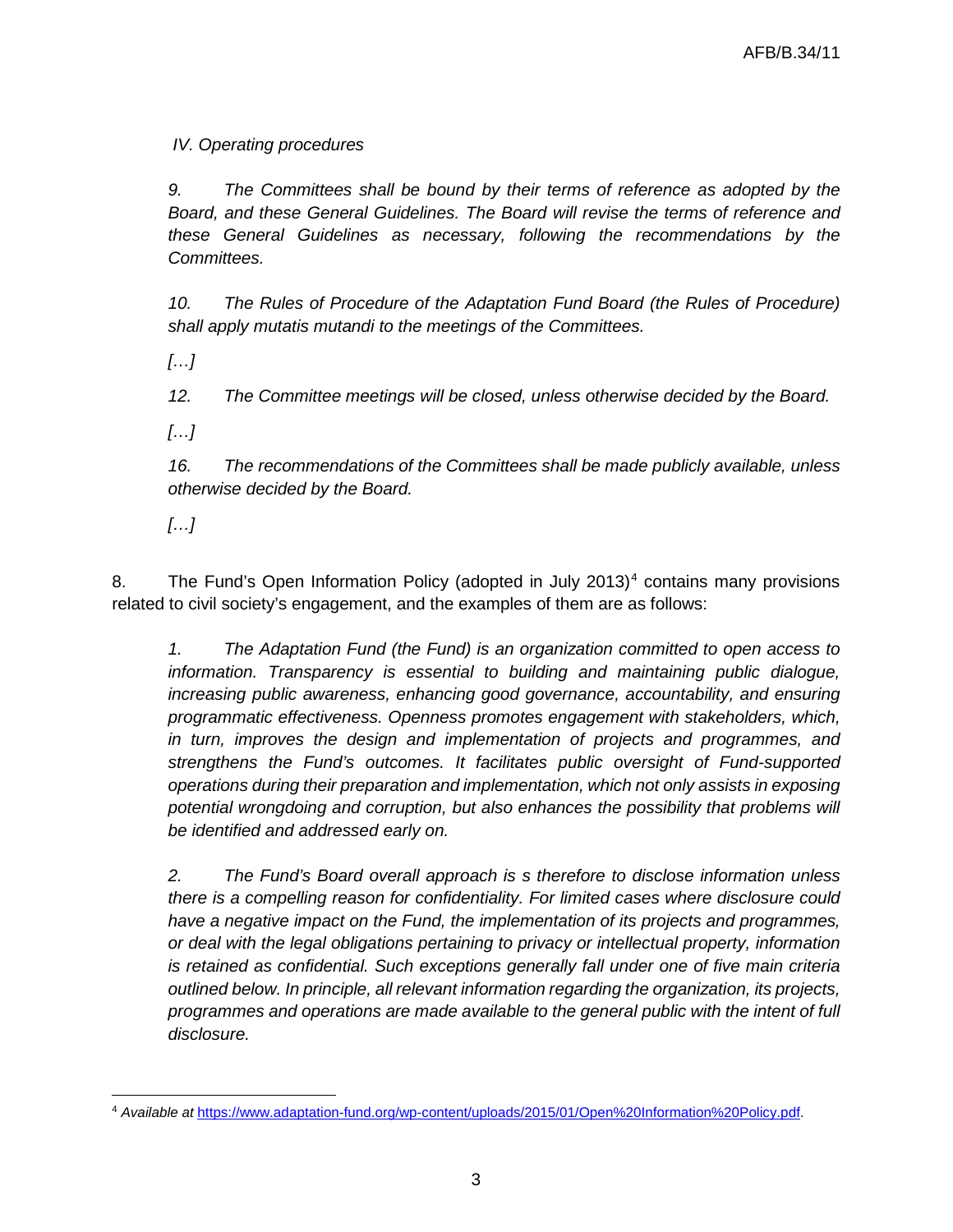*[…]*

*Accessing Information*

*4. Proactive Disclosure. The Fund routinely discloses a wide range of documents, through its website – www.adaptation-fund.org –including working documents discussed during Board meetings, committee reports and recommendations, and reports of all Board meetings. Under this Policy, the Fund significantly increases the amount of information it makes available to the public, particularly information related to projects and programmes under implementation and to the actions of the Board.*

*[…]*

*Exclusion from Disclosure*

*6. The Fund does not provide access to information whose disclosure may pose a risk to the security or safety of any individual, including Adaptation Fund Board secretariat staff, Board members and alternates, contractors and beneficiaries, including:*

*[…]*

9. Since the operationalization of the Fund, Board meetings have been open for attendance, as observers, to representatives of UNFCCC Parties, the UNFCCC secretariat and UNFCCC accredited observers, and civil society has participated in the Board meetings as observers without a right to vote. Observers are expected to register themselves in advance of the Board meetings. The Fund does not have its own observer accreditation system nor a list of the Fund's accredited observers. The Fund has not financially supported the participation of the observers apart from providing refreshments and lunch during the Board meetings.

10. The Board meeting has been webcasted for a wider public and it is accessible internationally. In limited cases, in line with the Rules of Procedure and the Fund's Open Information Policy, the Board declared a certain session of the Board meeting closed, mostly due to a compelling reason for confidentiality, including a situation where the Board has to discuss the matter of the legal obligations pertaining to privacy or intellectual property, information retained as confidential, commercially sensitive information, the name of the entity as well as all applications and corresponding supporting documentation which are kept strictly confidential until an entity has been accredited by the Board, and information required to preserve the integrity of the deliberative processes for the bodies of the Fund, including the Accreditation Panel, Ethics and Finance Committee (EFC), and Project and Programme Review Committee (PPRC).

11. Since 2010 the Fund has included a civil society dialogue as a standing, stand-alone agenda of the Board meeting. During the civil society dialogue session, the Chair of the Board invites civil society stakeholder representatives to the podium, where the Chair and Vice-Chair of the Board and Manager of the secretariat sit throughout the Board meeting, to make a presentation to the Board and interacts with the Board. The Fund has also provided civil society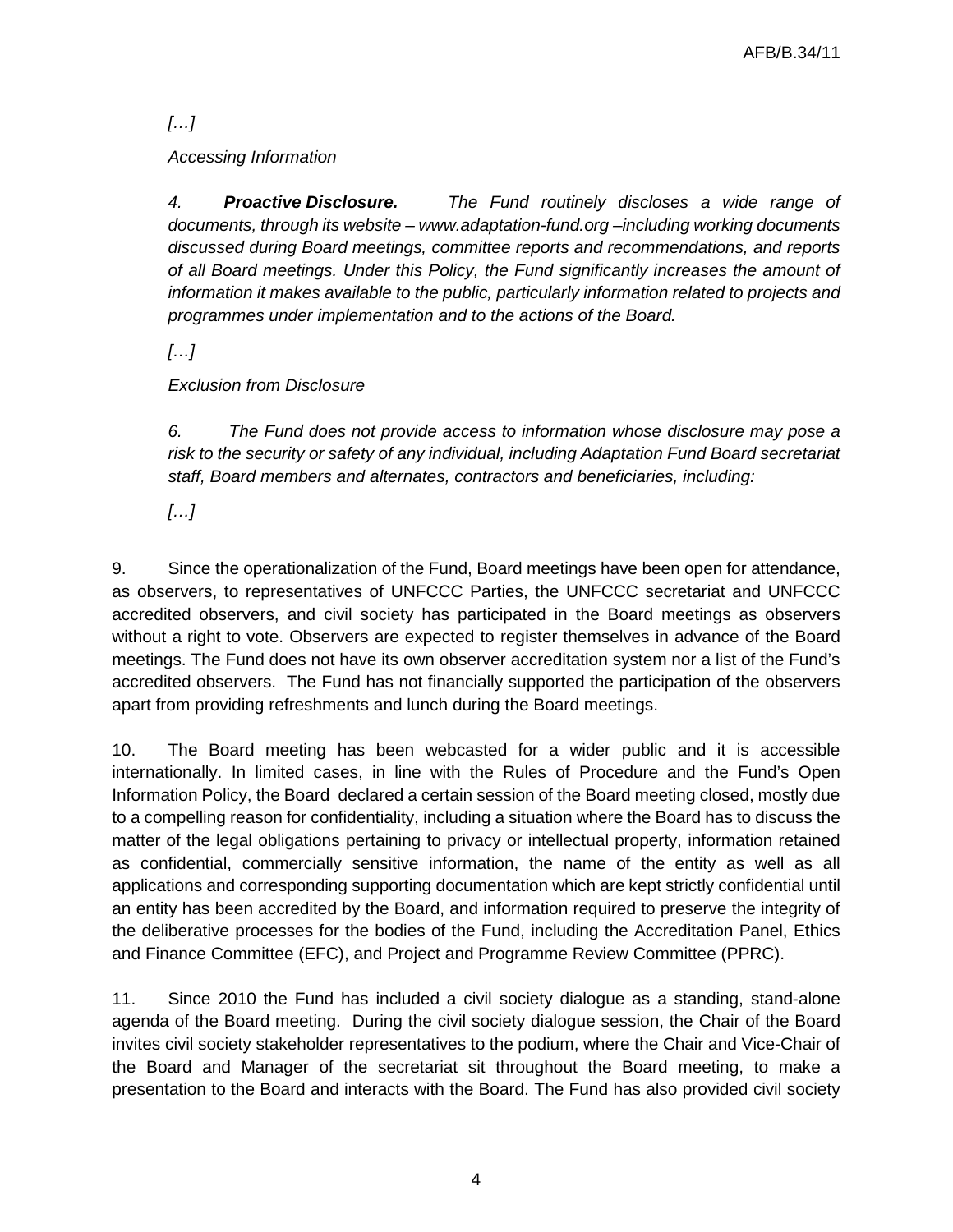stakeholders the opportunity to participate in the CSO dialogue session via video conference. The agenda of the civil society dialogue is prepared by the representatives of the civil society, and often presents progresses, engagements and issues around the Fund's projects under implementation and other Fund's work as well as relevant recommendations to the Board. The AF NGO Network has so far organized the civil society dialogue sessions and provided funding for NGO's from developing countries to attend and contribute to them.

12. In accordance with the Fund's General Guidelines Committees, in principle, the PPRC and EFC meetings are closed, unless otherwise decided by the Board. As per the Rules of Procedure of the Board, the closed session is open only to Board members, alternates and representatives of the secretariat and the trustee, and therefore, observers, representatives of UNFCCC Parties, the UNFCCC Secretariat and UNFCCC accredited observers are not allowed to attend the closed session, unless otherwise invited by the Board. It is noteworthy, however, since the first meeting of the Committees meetings and Board meeting, the recommendations of the EFC and PPRC which were transformed into the Board decisions were published as part of the Board meeting report, while the report of the two committee meetings started to be published from their fourteenth meeting in March 2014. .

13. Other practices of the Fund's engagement with civil society including the AF NGO Network and its associated organizations are as follows:

- a) Submitting comments on project proposals which are considered by the Board and the PPRC;
- b) Participation in monitoring missions for projects under implementation;
- c) Participation in the Adaptation Fund events and inviting the secretariat to NGO events as resource people

14. The Adaptation Fund (AF) NGO Network<sup>[5](#page-5-0)</sup> currently holds 238-member organizations including 11 core partner organizations and its secretariat has been run by Germanwatch. The weblink of the AF NGO Network is available on the Fund's website.

#### **AF NGO Network/CSO's observations and recommendations to the Board**

15. AF NGO Network has issued to the Board a series of recommendations<sup>[6](#page-5-1)</sup> on civil society engagement with the Fund both directly to the Board and as part of its publications. Several practices of the Board's engagement with civil society are recognized as the best practices as listed in the study published by Germanwatch<sup>[7](#page-5-2)</sup>.

*<sup>[…]</sup>*

 $\overline{a}$ <sup>5</sup> <https://af-network.org/>

<span id="page-5-1"></span><span id="page-5-0"></span><sup>6</sup> [Civil society recommendations for AFB33](https://af-network.org/5417)

<span id="page-5-2"></span><sup>&</sup>lt;sup>7</sup> Study ["The future role of the Adaptation Fund in the international climate finance architecture"](https://af-network.org/sites/af-network.org/files/2019-04/The%20%20future%20role%20of%20the%20Adaptation%20fund%20in%20the%20internatinal%20climate%20finance%20architecture.pdf), Germanwatch. P.34-35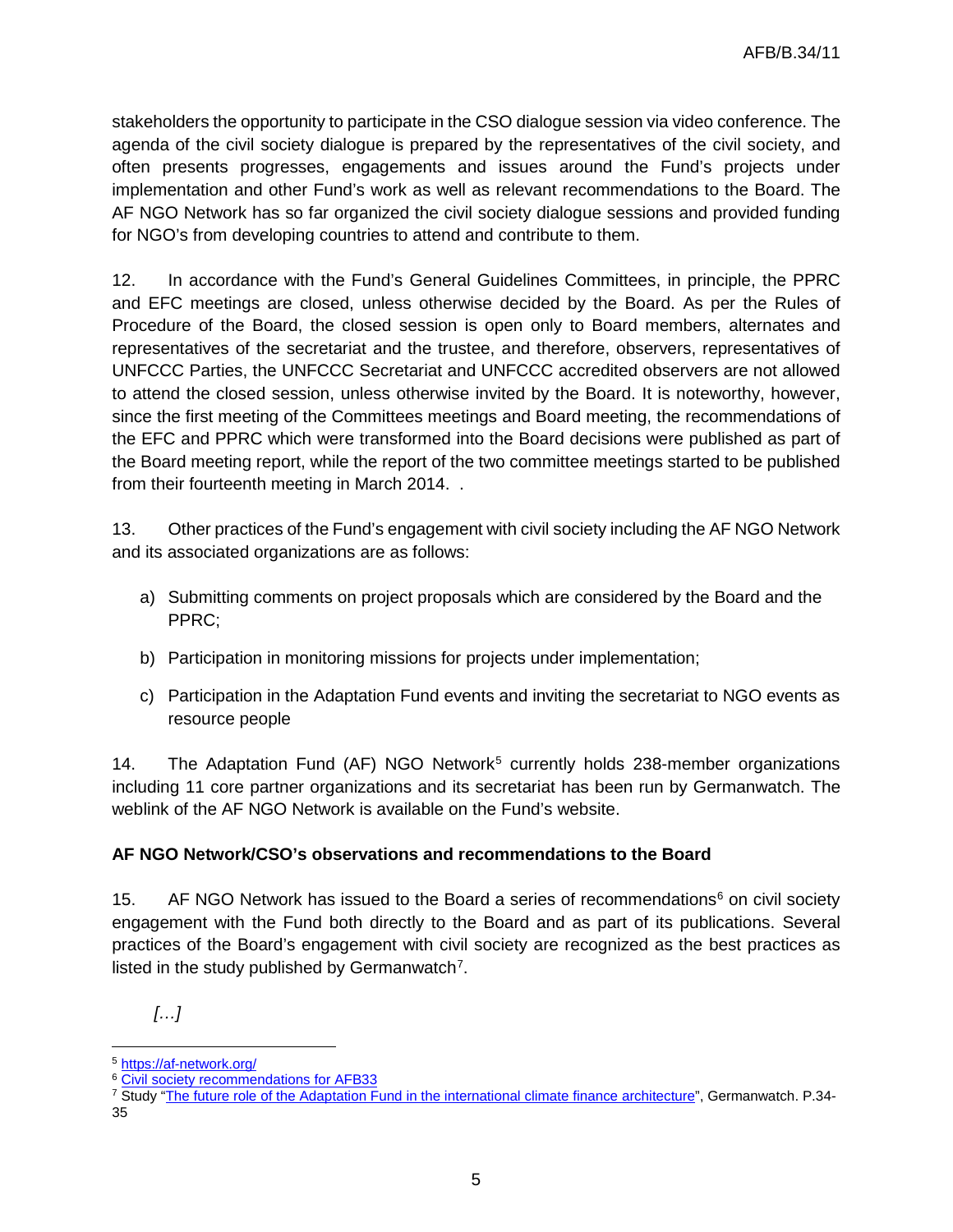*Best practices include:*

- *The Fund uploads all project proposals (fully developed as well as concept and preconcept notes) to its website and provides an opportunity for the public to send comments on them to the Secretariat, which are then forwarded to the Board for consideration (see Box 5 for further discussion).*
- *Annual project performance reports submitted by the implementing entities are also made publicly available on the AF's website.*
- *The Fund's policies require and recommend engagement with a wide range of stakeholders throughout the full project cycle.*
- *Civil society can participate in AFB meetings as observers, though without the opportunity to intervene in the proceedings. The AF's civil society dialogue is a 1-hour session[8](#page-6-0) scheduled as an official part of the Board meeting agenda, wherein civil society is given the opportunity to interact with the Board. The AF NGO Network organises these dialogues and provides funding for NGO's from developing countries to attend them and contribute to them. The Fund also gives civil society stakeholders the opportunity to contribute to the CSO dialogue via video conference.*

*[…]*

16. Notwithstanding the above positive review, other areas are identified for further improvement in the same study.

*[…]*

 $\overline{a}$ 

*Further improvement needed:*

- *The Fund's Board meetings should not only be streamed online live, but also should be recorded and archived. This would allow people from different countries and time zones to follow the different issues discussed and decisions made by the AFB.*
- *During past AFB meetings, an increasing number of sessions have been closed to the public with no public explanation for this decision. The Fund's disclosure policy should require that reasons for meetings to be closed, as well as for not disclosing information, be explained to the public.*

<span id="page-6-0"></span><sup>&</sup>lt;sup>8</sup> The time allocation for the AF's civil society dialogue has been made according to the agenda proposed by the AF NGO Network as well as the available time in relation to other Board agenda items. There have been several occasions that more than one hour was allocated to the dialogues in the past.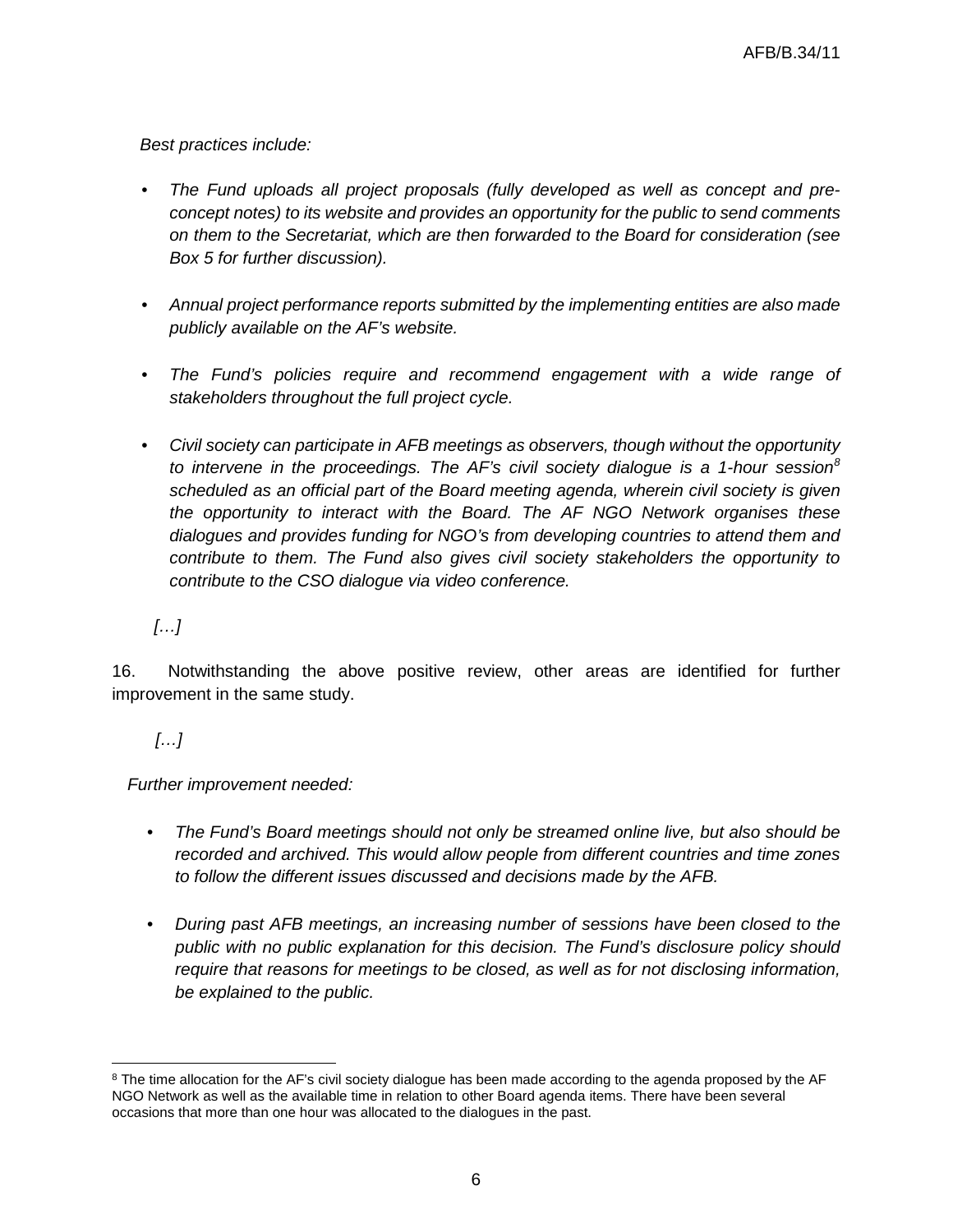- *Moreover, the Fund's two committees (PPRC and EFC) meet in closed sessions prior to*  each Board meeting. Thus, important decisions are often discussed during those *committee meetings prior to them being made at the Board meeting and without the opportunity for meaningful civil society engagement. In an attempt to provide input from civil society, the AF NGO Network has published briefing papers with the Network's recommendations, and positions on the agenda items being discussed during committee and Board meetings. However, there are no official channels for civil society to provide input for committee meetings.*
- *As the above-mentioned civil society dialogue during the Fund's Board meetings is often scheduled after several important Board decisions have already been made, civil society recommendations often arrive too late to have an impact. To enhance effective opportunities for civil society to participate and engage, it is necessary to have elected active civil society observers (from developing and developed countries) who have a seat at the table and the opportunity to intervene on any agenda item. Granting those observers the opportunity to attend closed meetings (after signing a confidentiality agreement) would also increase transparency.*
- *The Fund should provide resources for active developing countries observers to attend its Board meetings.*
- *Stakeholders in the countries in which projects are implemented often face challenges in providing valuable feedback on project proposals that span several hundreds of pages and are not in their native language. Thus, the Fund should require that implementing entities provide brief summaries (3–5 pages) in the respective countries' official language, in addition to the complete project proposal templates already required.*
- *The Fund's Accreditation Panel should explore opportunities to solicit and take account of stakeholder input on accreditation and re-accreditation applications (as the AF does for project/program proposals submitted to the Board for approval).*
- *The Fund should review and improve opportunities provided to stakeholders to engage in intersessional decision-taking.*
- *[…]*

17. The secretariat was also invited to participate in the Adaptation Fund NGO Network Strategy Workshop 2018 (15-17 December 2018, Katowice, Poland) on the margins of COP24, which enabled the secretariat to gather additional feedback from civil society on the civil society engagement:

#### **Civil society engagements of other climate funds**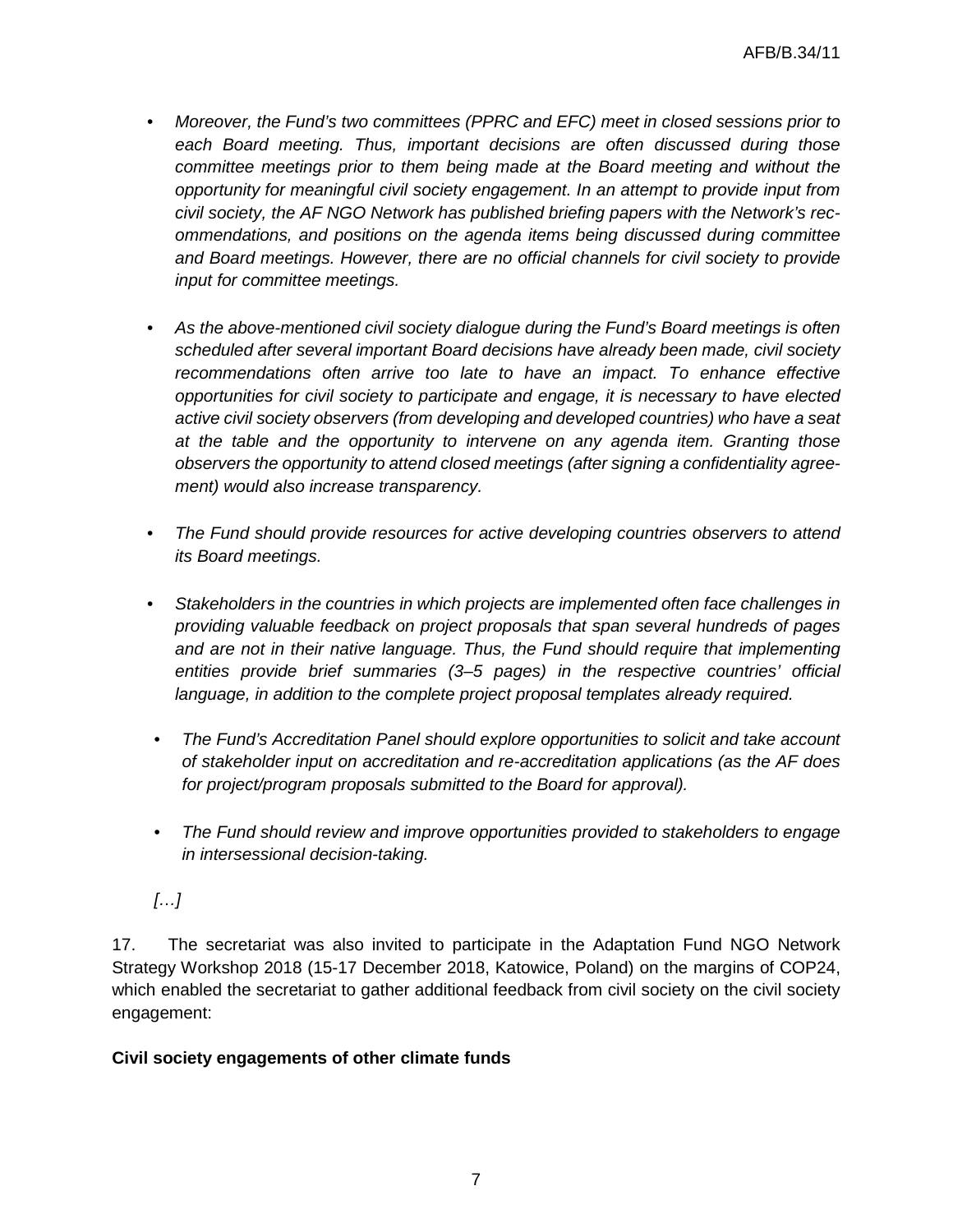18. The secretariat undertook a brief research on civil society engagement of other climate funds, namely the Global Environment Facility (GEF), Green Climate Fund (GCF) and Climate Investment Fund (CIF) with a view to identifying good practices that could be considered by the Fund.

## Global Environment Facility (GEF)

1[9](#page-8-0). The GEF has 538 accredited NGOs, all of which comprise the GEF-CSO Network<sup>9</sup>. With the long history of the organization, the engagement with its own civil society organizations (CSOs) is relatively mature. The GEF Council approved an *Updated Vision to Enhance Civil Society Engagement with the GEF*<sup>[10](#page-8-1)</sup> and *GEF Stakeholder Engagement Policy* (SD/PL/01)<sup>[11](#page-8-2)</sup> in November 2017 "to promote the inclusive and meaningful participation of Stakeholders in GEF's governance and operations" (paragraph 5). The policy which came into effect in July 2018, set out mandatory requirements in three key areas: (A) project and program cycles; (B) activities led by the Secretariat (engagement in national and regional outreach activities as well as the development of GEF policies, guideline and strategy); and (C) Agency policies, procedures and capabilities (engagement in civil society-led activities).

20. On its official website<sup>[12](#page-8-3)</sup> GEF holds a tab called "Partners" and describes its engagement with civil society, the GEF Small Grants Programme (GEF SGP) $^{13}$ , GEF CSO Network $^{14}$  $^{14}$  $^{14}$  and the available opportunities for civil society. The GEF makes public five areas for civil society engagement on its website as follows:

- *a) Commenting on project proposals*
- *b) Commenting on policies*
	- *Stakeholders can provide inputs, feedback, suggestions and recommendations through their regional CSO representative in the GEF CSO Network, through GEF Council Members, or by directly sending their comments on the GEF website ongoing consultations tab.*
- *c) Supporting project implementation, monitoring and evaluation*
- *d) Participating in GEF events*
	- *The GEF provides financial support for CSO participation at Council Meetings and invite two groups of CSOs i) regional CSO representatives and ii) local CSOs with*

<span id="page-8-0"></span> $\overline{a}$ <sup>9</sup> <http://www.gefcso.org/www.gefcso.org/index.cfm.html>

<span id="page-8-1"></span><sup>10</sup> [https://www.thegef.org/sites/default/files/council-meeting-documents/EN\\_GEF.C.53.10.Rev\\_.01\\_CSO\\_Vision\\_0.pdf](https://www.thegef.org/sites/default/files/council-meeting-documents/EN_GEF.C.53.10.Rev_.01_CSO_Vision_0.pdf)

<span id="page-8-2"></span><sup>11</sup> [https://www.thegef.org/sites/default/files/documents/Stakeholder\\_Engagement\\_Policy\\_0.pdf](https://www.thegef.org/sites/default/files/documents/Stakeholder_Engagement_Policy_0.pdf)

<span id="page-8-3"></span><sup>12</sup> <https://www.thegef.org/partners/csos>

<span id="page-8-4"></span><sup>13</sup> <https://www.thegef.org/topics/gefsgp>

<span id="page-8-5"></span><sup>14</sup> <http://www.gefcso.org/www.gefcso.org/index.html>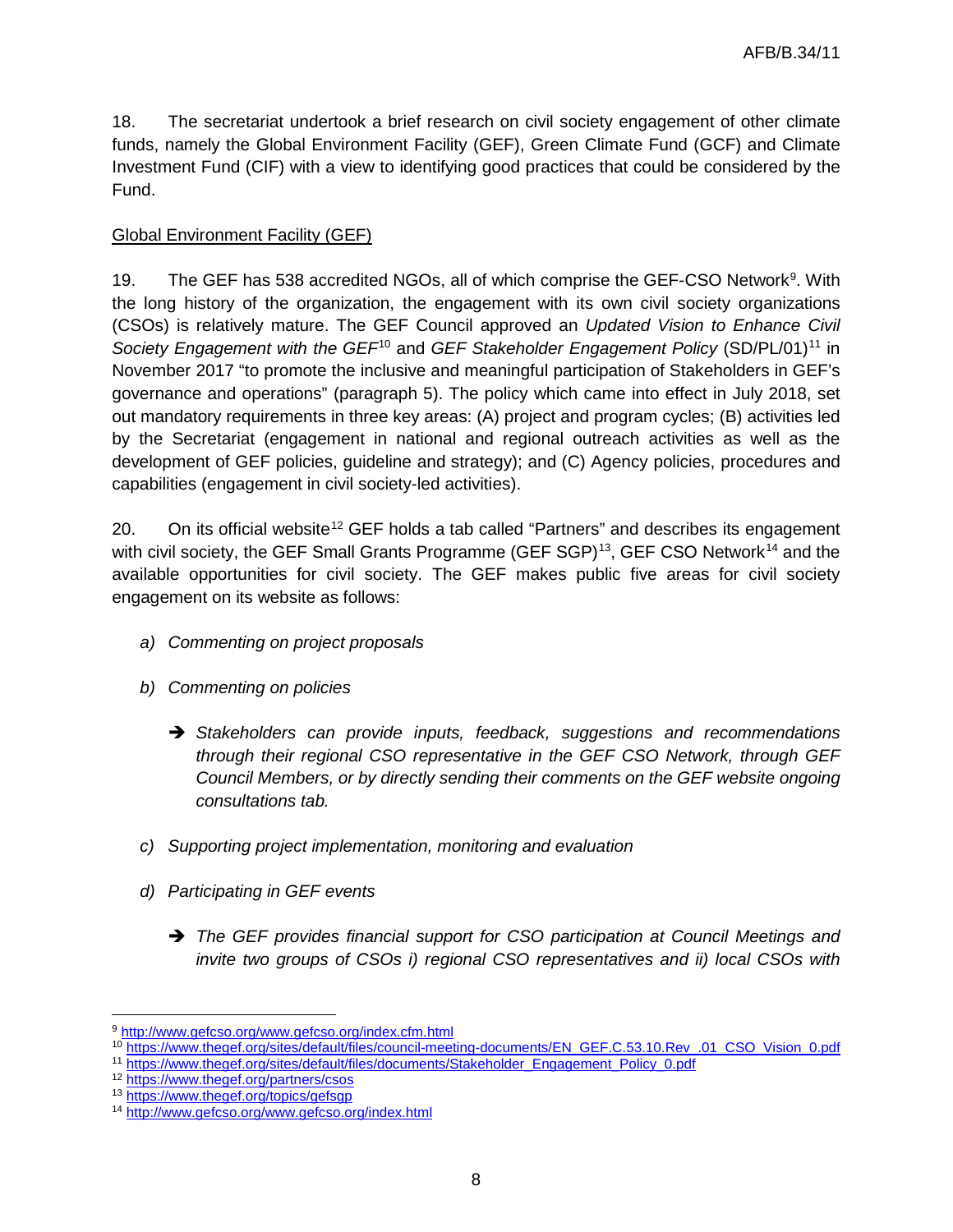*expertise in a technical or geographic area. The selection of sponsored CSOs is under the responsibility of the GEF Secretariat.*

- *Also, CSOs are invited to speak at the end of each agenda item.*
- *e) Making a formal complaint or grievance relating to GEF projects and operations, including concerns about possible corruption or fraud*

## Green Climate Fund (GCF)

21. The GCF's Governing Instrument[15](#page-9-0), in paragraph 16, stipulates that *"[t]he Board will make arrangements, including developing and operating accreditation processes, to allow for effective participation by accredited observers in its meetings. The Board will invite, to participate as active observers: two civil society representatives, one each from developing and developed countries, and two private sector representatives, one each from developing and developed countries*." Paragraph 71 further mandates the Board to "*develop mechanisms to promote the input and participation of stakeholders, including private-sector actors, civil society organizations, vulnerable groups, women and indigenous peoples, in the design, development and implementation of the strategies and activities to be financed by the Fund*."

22. In accordance with the GCF's Rules of Procedure<sup>[16](#page-9-1)</sup>, two types of observers can attend GCF Board meetings, namely "*active observers and other observers who have been accredited for participation in the meeting*" (paragraph 25). "*Active observers may, upon invitation of the Co-Chairs, participate in the proceedings of the Board*" (paragraph 37) and are mandated to "*receive, in accordance with the applicable rules and procedures, all Board meeting documents, except documents classified as confidential or as the Board may provide*" (paragraph 40).

23. In accordance with the GCF's travel policy[17,](#page-9-2) active observers *"located in eligible developing countries may receive funding*" for travel to GCF Board meetings (paragraph 6 (d)).

24. GCF has developed "Guidelines relating to the observer participation, accreditation of observer organizations and participation of active observers"[18](#page-9-3) setting out procedures for the selection of active observers and the accreditation of observer organizations. It is noteworthy that "*the active observers may intervene upon invitation of the Co-Chairs in open segments of the meetings of the [GCF] Board. They may attend as observers the meetings of a Board committee or working group in special circumstances and if expressly authorized by the Board" (paragraph 14).* "*CSOs and Private Sector Organizations (PSOs) select their respective active observers and* 

<span id="page-9-0"></span> $\overline{a}$ <sup>15</sup> [https://www.greenclimate.fund/documents/20182/1246728/Governing\\_Instrument.pdf/caa6ce45-cd54-4ab0-9e37](https://www.greenclimate.fund/documents/20182/1246728/Governing_Instrument.pdf/caa6ce45-cd54-4ab0-9e37-fb637a9c6235) [fb637a9c6235](https://www.greenclimate.fund/documents/20182/1246728/Governing_Instrument.pdf/caa6ce45-cd54-4ab0-9e37-fb637a9c6235)

<span id="page-9-1"></span><sup>&</sup>lt;sup>16</sup> [https://www.greenclimate.fund/documents/20182/1246728/Rules\\_of\\_Procedure.pdf/9d55fae7-f4df-45fe-a3f3-](https://www.greenclimate.fund/documents/20182/1246728/Rules_of_Procedure.pdf/9d55fae7-f4df-45fe-a3f3-754bc0d98e67) [754bc0d98e67](https://www.greenclimate.fund/documents/20182/1246728/Rules_of_Procedure.pdf/9d55fae7-f4df-45fe-a3f3-754bc0d98e67)

<span id="page-9-2"></span><sup>17</sup> [https://www.greenclimate.fund/documents/20182/24946/GCF\\_B.08\\_30\\_-\\_Travel\\_Policy.pdf/d36e38e3-0427-4054-](https://www.greenclimate.fund/documents/20182/24946/GCF_B.08_30_-_Travel_Policy.pdf/d36e38e3-0427-4054-984b-b1465c338f17) [984b-b1465c338f17](https://www.greenclimate.fund/documents/20182/24946/GCF_B.08_30_-_Travel_Policy.pdf/d36e38e3-0427-4054-984b-b1465c338f17)

<span id="page-9-3"></span><sup>1</sup>[8https://www.greenclimate.fund/documents/20182/60328/Guidelines\\_for\\_Observer\\_Participation.pdf/88afd26d-1273-](https://www.greenclimate.fund/documents/20182/60328/Guidelines_for_Observer_Participation.pdf/88afd26d-1273-4428-aa88-4099d45fec2f) [4428-aa88-4099d45fec2f](https://www.greenclimate.fund/documents/20182/60328/Guidelines_for_Observer_Participation.pdf/88afd26d-1273-4428-aa88-4099d45fec2f)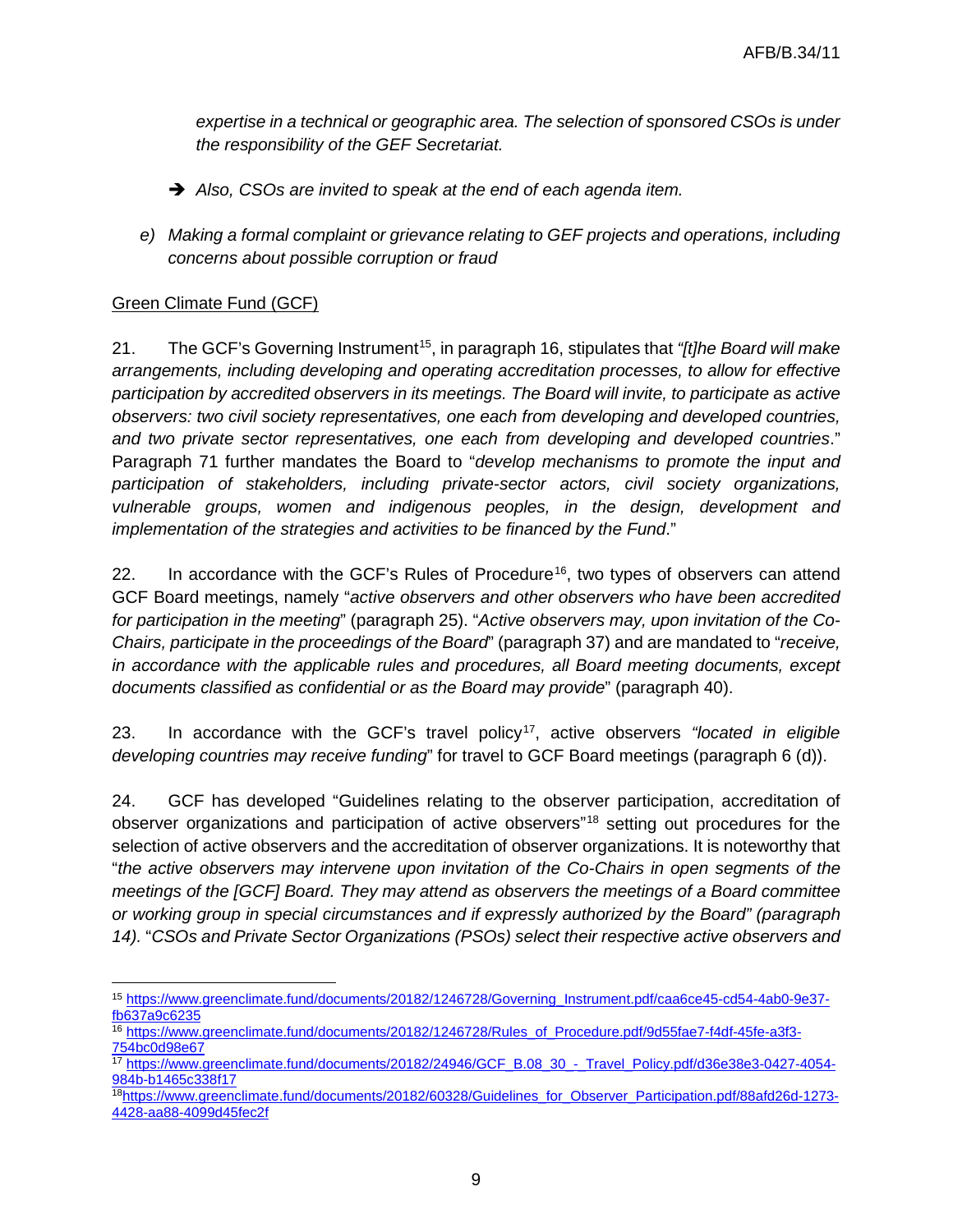*replacements.*" who serve for a term of two years, with a maximum of two consecutive terms. The GCF Board further adopted a "Policy on ethics and conflicts of interest for active observers of the Green Climate Fund".[19](#page-10-0)

25. GCF currently has 281 registered CSOs and 82 PSOs as its observers and they are listed on its official website<sup>[20](#page-10-1)</sup>. In certain cases where the Board decides to extend "calls for inputs" on Board documents to observers, civil society may submit views<sup>21</sup>.

26. In line with its information disclosure policy, the GCF webcasts live proceedings of Board meetings, excluding any executive sessions, and makes video recordings available on its website.

## Climate Investment Fund (CIF)

27. CIF arrangements include active observer status for private sector, civil society, and indigenous peoples' representatives. The two trust funds that comprise the CIF, the Clean Technology Fund (CTF) and Strategic Climate Fund (SCF), are governed by the respective committee that oversees and decides on operations and activities. Pursuant to paragraph 30 of the CTF Governance Framework Document<sup>[22](#page-10-3)</sup> and paragraph 25 of the SCF Governance Framework Document<sup>23</sup>, representatives of: (i) the Global Environment Facility; (ii) the United Nations Framework Convention for Climate Change; (iii) the United Nations Development Programme; (iv) the United Nations Environment Programme; (v) contributor countries; and (vi) recipient countries, for which the CTF Trust Fund Committee has approved any investment plan, program or project, shall be invited to observe any Meeting except Executive Sessions. Pursuant to the Rules of Procedures<sup>24</sup>, the Head of the Administrative Unit, in consultation with the CTF/SCF Trust Fund Committee, may also invite representatives of civil society selected through a consultation among themselves, or of any international or governmental agencies, or other organizations with a relevant mandate to observe any Meeting except Executive Sessions (paragraph 15).

28. The CTF Committee's deliberations on an investment plans are held in an Executive Session. In 2009, the Committee agreed<sup>25</sup> that observers should be invited to participate in the

[documents/ctf\\_rules\\_of\\_procedure\\_for\\_tfc\\_revised\\_2014\\_0\\_0.pdf](https://www.climateinvestmentfunds.org/sites/cif_enc/files/meeting-documents/ctf_rules_of_procedure_for_tfc_revised_2014_0_0.pdf)

 $\overline{a}$ <sup>19</sup> [https://www.greenclimate.fund/documents/20182/1674504/GCF\\_B.23\\_11\\_-](https://www.greenclimate.fund/documents/20182/1674504/GCF_B.23_11_-_Policy_on_ethics_and_conflicts_of_interest_for_active_observers_of_the_Green_Climate_Fund.pdf/6a12409a-b67c-ae27-6753-e8d10fc5801d)

<span id="page-10-0"></span>Policy on ethics and conflicts of interest for active observers of the Green Climate Fund.pdf/6a12409a[b67c-ae27-6753-e8d10fc5801d](https://www.greenclimate.fund/documents/20182/1674504/GCF_B.23_11_-_Policy_on_ethics_and_conflicts_of_interest_for_active_observers_of_the_Green_Climate_Fund.pdf/6a12409a-b67c-ae27-6753-e8d10fc5801d)

<sup>&</sup>lt;sup>20</sup> <https://www.greenclimate.fund/how-we-work/tools/observer-directory/civil-society>

<span id="page-10-2"></span><span id="page-10-1"></span><sup>21</sup> [https://www.greenclimate.fund/boardroom/board-](https://www.greenclimate.fund/boardroom/board-meetings/documents?p_p_id=122_INSTANCE_8e72dTqCP5qa&p_p_lifecycle=0&p_p_state=normal&p_p_mode=view&p_p_col_id=_118_INSTANCE_jUGwSITWV8c5__column-2&p_p_col_count=1&p_r_p_564233524_resetCur=true&p_r_p_564233524_categoryId=23991#nav-category)

[meetings/documents?p\\_p\\_id=122\\_INSTANCE\\_8e72dTqCP5qa&p\\_p\\_lifecycle=0&p\\_p\\_state=normal&p\\_p\\_mode=vie](https://www.greenclimate.fund/boardroom/board-meetings/documents?p_p_id=122_INSTANCE_8e72dTqCP5qa&p_p_lifecycle=0&p_p_state=normal&p_p_mode=view&p_p_col_id=_118_INSTANCE_jUGwSITWV8c5__column-2&p_p_col_count=1&p_r_p_564233524_resetCur=true&p_r_p_564233524_categoryId=23991#nav-category) [w&p\\_p\\_col\\_id=\\_118\\_INSTANCE\\_jUGwSITWV8c5\\_\\_column-](https://www.greenclimate.fund/boardroom/board-meetings/documents?p_p_id=122_INSTANCE_8e72dTqCP5qa&p_p_lifecycle=0&p_p_state=normal&p_p_mode=view&p_p_col_id=_118_INSTANCE_jUGwSITWV8c5__column-2&p_p_col_count=1&p_r_p_564233524_resetCur=true&p_r_p_564233524_categoryId=23991#nav-category)

[<sup>2&</sup>amp;p\\_p\\_col\\_count=1&p\\_r\\_p\\_564233524\\_resetCur=true&p\\_r\\_p\\_564233524\\_categoryId=23991#nav-category](https://www.greenclimate.fund/boardroom/board-meetings/documents?p_p_id=122_INSTANCE_8e72dTqCP5qa&p_p_lifecycle=0&p_p_state=normal&p_p_mode=view&p_p_col_id=_118_INSTANCE_jUGwSITWV8c5__column-2&p_p_col_count=1&p_r_p_564233524_resetCur=true&p_r_p_564233524_categoryId=23991#nav-category) <sup>22</sup> [https://www.climateinvestmentfunds.org/sites/cif\\_enc/files/meeting-](https://www.climateinvestmentfunds.org/sites/cif_enc/files/meeting-documents/ctf_governance_framework_revised_2014_0.pdf)

<span id="page-10-3"></span>[documents/ctf\\_governance\\_framework\\_revised\\_2014\\_0.pdf](https://www.climateinvestmentfunds.org/sites/cif_enc/files/meeting-documents/ctf_governance_framework_revised_2014_0.pdf)

<span id="page-10-5"></span><span id="page-10-4"></span><sup>23</sup> [https://www.climateinvestmentfunds.org/sites/cif\\_enc/files/meeting-documents/scf\\_governance\\_framework-final.pdf](https://www.climateinvestmentfunds.org/sites/cif_enc/files/meeting-documents/scf_governance_framework-final.pdf) <sup>24</sup> [https://www.climateinvestmentfunds.org/sites/cif\\_enc/files/meeting-](https://www.climateinvestmentfunds.org/sites/cif_enc/files/meeting-documents/ctf_rules_of_procedure_for_tfc_revised_2014_0_0.pdf)

<sup>&</sup>lt;sup>25</sup> [https://www.climateinvestmentfunds.org/sites/cif\\_enc/files/meeting-](https://www.climateinvestmentfunds.org/sites/cif_enc/files/meeting-documents/agreement_to_invite_observers_to_participate_in_meetings_during_presentation_of_ips.pdf)

<span id="page-10-6"></span>documents/agreement to invite observers to participate in meetings during presentation of ips.pdf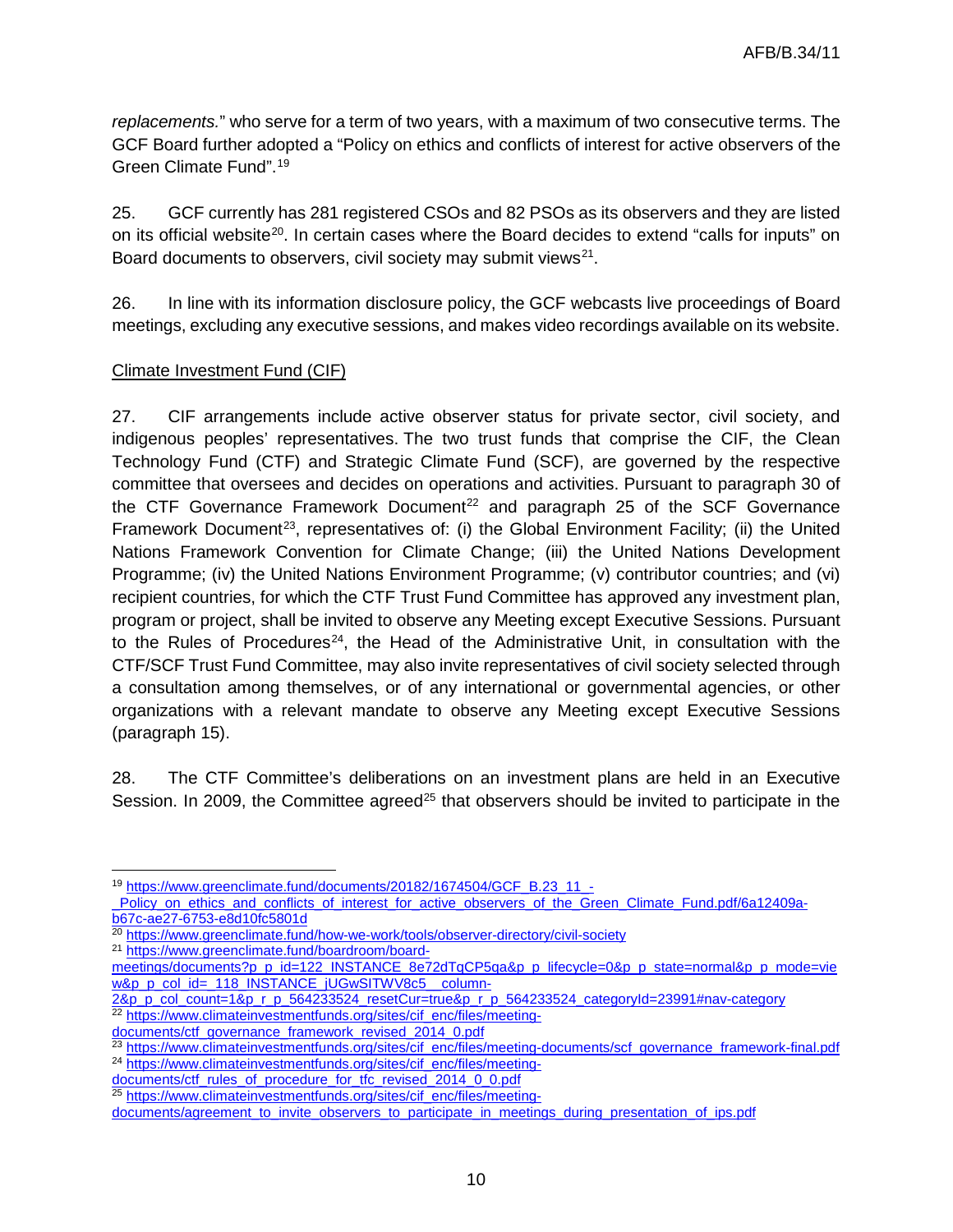meeting during the presentation of an investment plan by the country and MDBs concerned and be provided an opportunity to present their comments on the plan to the Committee.

29. Under the SCF Trust Fund Committee, there are three sub-committees (Forest Investment Program (FIP) Sub-committee, Pilot Program for Climate Resilience (PPCR) Sub-committee and Scaling Up Renewable Energy Program in Low Income Countries (SREP) Sub-committee)<sup>26</sup>. In each composition of the committee, a pre-set number of seats are assigned to CSOs, private sector and indigenous people respectively, in addition to other observers such as GEF, UNDP, UNEP, UNFCCC and UNPFII, and the observers are to actively engage in discussions.

| <b>CTF Trust Fund Committee:</b> | CSOs (4), private sector (2), indigenous peoples (2) |
|----------------------------------|------------------------------------------------------|
| <b>SCF Trust Fund Committee:</b> | CSOs (4), private sector (2), indigenous peoples (2) |
| FIP Sub-committee:               | CSOs (4), private sector (2), indigenous peoples (2) |
| <b>PPCR Sub-committee:</b>       | CSOs (1), private sector (2), indigenous peoples (2) |
| <b>SREP Sub-committee:</b>       | CSOs (4), private sector (2), indigenous peoples (2) |

*30.* In 2015, the CTF and SCF Trust Fund Committees in joint decision[27](#page-11-1) approved the *Work program for enhancing observers' participation in the Climate Investment Funds.*

31. CIF has the Stakeholder Advisory Network on Climate Finance  $(SAN)^{28}$  $(SAN)^{28}$  $(SAN)^{28}$  established in 2016 by official observers of the CIF and other climate finance stakeholders.

#### **Implications on enhancing civil society participation and engagements**

32. The implementation of the additional civil society engagement proposed by the AF NGO Network would entail several implications. A preliminary analysis of such implications conducted by the secretariat is as follows.

#### Enhanced collaboration with the AF NGO Network

33. Given the AF NGO Network's suggestions, the following areas could be considered to further enhance the collaboration with the AF NGO Network:

a) Creating a dedicated section related to AF NGO Network on the Fund's website to contribute to further enhancement of the Fund's collaboration with civil society currently led by the AF NGO Network: The secretariat's preliminary analysis finds that as long as contents are developed in-house in consultation with the AF NGO Network, financial implication is minimal. A disclaimer had better be included to avoid any misunderstanding and confusion between the two independently operating organizations.

 $\overline{a}$ <sup>26</sup> <https://www.climateinvestmentfunds.org/about/cif-committees>

<span id="page-11-1"></span><span id="page-11-0"></span><sup>27</sup> JOINT CTF-SCF/TFC.14/5

<span id="page-11-2"></span><sup>28</sup> <https://www.climateinvestmentfunds.org/news/san-promoting-inclusion-and-cooperation-climate-finance>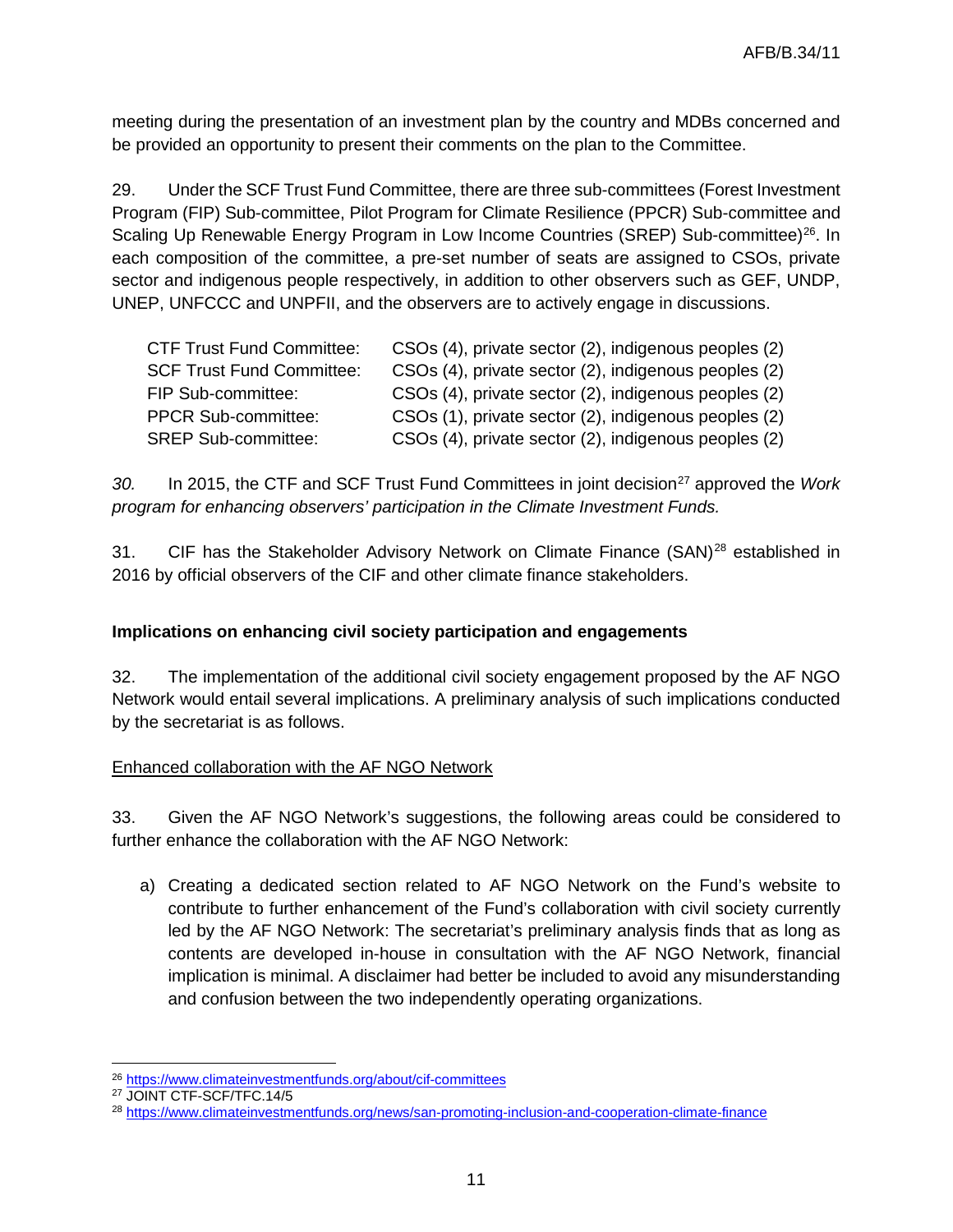- b) Allowing civil society's more active contribution to the process of reviewing the existing and emerging policies and procedures of the Board: the Fund has consistently launched call for public comments on the existing and emerging policies and procedure of the Board including the Medium-term strategy and gender policy. Civil society could send comments to the secretariat by e-mails or the inquiry form of the website<sup>[29](#page-12-0)</sup>. The Fund could further enhance this practice.
- c) Provision of capacity building for members of the AF NGO Network through webinars: As it deems necessary and appropriate, the Fund could invite members of the AF NGO Network to webinars which has been organized primarily for the National Implementing Entities. Organization of dedicated webinars for the AF NGO Network could be considered regarding the secretariat's annual work programme. Financial implication could be minimal as long as the contents are developed by the secretariat staff members and the form of the meetings is online.

## Timely publications of documents for Board meetings

34. The secretariat posts submitted project proposals and concepts on the Fund's website soon after the submission deadline and they are posted until the Board has made decisions in them. The timing of publication of the secretariat reviews of proposals is strictly tied to the existing review cycle of nine weeks. To further improve the timeliness of the publication of the secretariat's project reviews, the existing review cycle may be revisited.

35. Preparation of other Board documents is not necessarily tied with the project review cycle. However, many of other Board documents are produced by the same secretariat staff who review project proposals while the preparation of non-project proposal documents has been largely affected by the increasing number of submitted proposals as well. The secretariat has increasingly been short-handed due to the increasing number of emerging issues associated with the recent development of the climate finance architecture as well as the increasing number of operational areas and the corresponding Board documents. To further improve the situation, it would be necessary to increase the human resources and capacity of the secretariat, which would require additional financial resources.

#### Recording and archiving of the Board meetings on the Fund's website

36. Live webcasting of the Board meetings is available during the meetings but its recordings are not available on the website. The secretariat does record the Board meetings solely for internal purposes such as recollecting statements in the process of finalizing the meeting reports. The publication and archiving of the recorded Board meetings are both technically possible but entails financial implications. However, the Board may also want to consider that publishing recordings of the Board meetings might also have implications on the free and candid exchange of ideas during the meetings: for instance, the Board members might consider themselves being

<span id="page-12-0"></span> $\overline{a}$ <sup>29</sup> <https://www.adaptation-fund.org/contact/>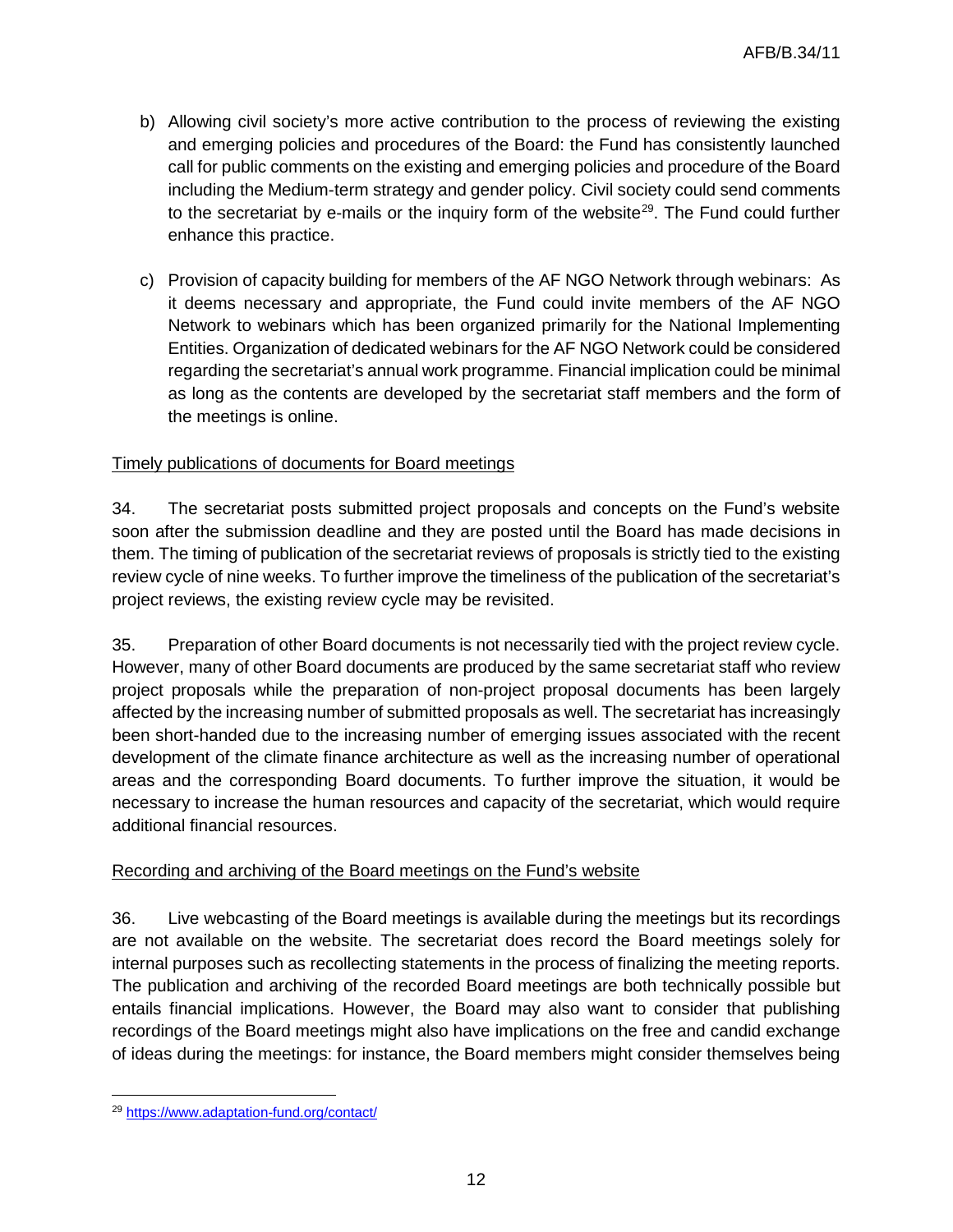'strictly on the record,' which may affect their ability to speak freely in the meetings, compared to the current proceedings. In terms of the technical arrangements, to post video recordings, the secretariat would need to make the enhancement of the website infrastructure that could accommodate a large audio-visual data, or to post them on commercial file sharing platforms such as YouTube. The technical editing of the recorded videos at a required standard of quality would likely have high cost implications. The Board may want to consider the benefits of implementing this option (ef. the potential number of users for the recorded Board meetings) relative to the costs.

## Disclosure of reasons for closed sessions

*37.* A recommendation from civil society states that *"the Board should specify in its disclosure policy that reasons for meetings being closed, and reasons for not disclosing information, will be explained to the public."*

38. The Board closes sessions according to its open information policy $30$  adopted in July 2013. The Board's overall approach is to disclose information unless there is a compelling reason for confidentiality. The policy identifies five main criteria for exclusion from the open information policy.

*[…]*

- *i. International relations: Information that may harm the Fund's relations with other governments or institutions. This includes information received from or sent to third parties, under an expectation of confidentiality.*
- *ii. Security and safety: Information that may pose a risk to the security or safety of any individual, including, Board members and alternates and beneficiaries.*
- *iii. Personal information: Information that intrudes on the privacy of a person or could contravene confidentiality.*
- *iv. Commercially sensitive information: Information that does harm to the Fund or the Fund's partners or suppliers commercial interests.*
- *v. Information that is exempt from disclosure under other policies or regulations: This includes deliberative information.*

*[…]*

39. Within the existing policy, the Board can continue exercising the closure of sessions with valid reasons. However, the Board could improve the practice by providing reasons for closure in

<span id="page-13-0"></span> $\overline{a}$ <sup>30</sup> <https://www.adaptation-fund.org/wp-content/uploads/2015/01/Open%20Information%20Policy.pdf>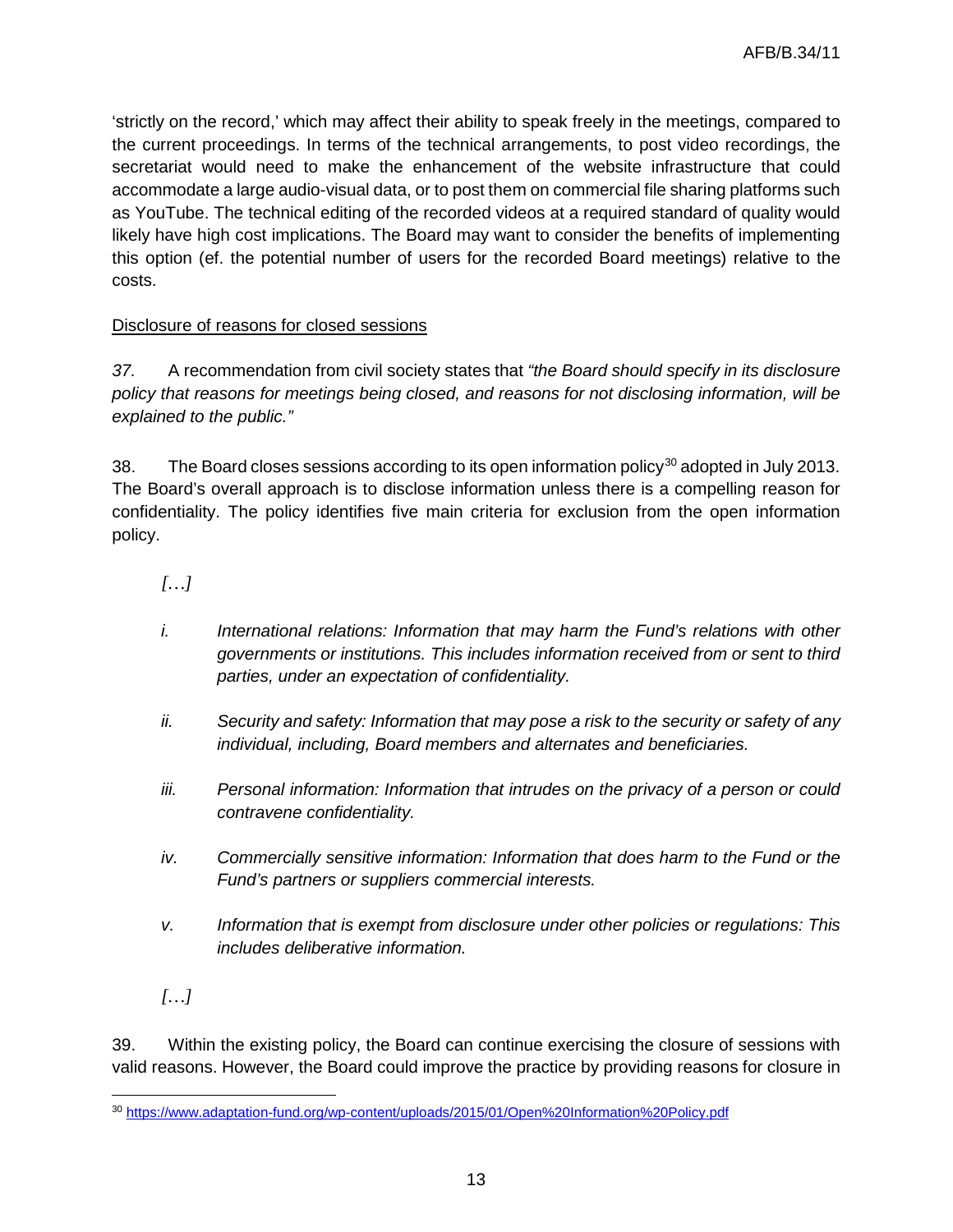more explicit way to the observers before closing the session, for example, referring to the specific criteria listed above.

## Elected active civil society observers to intervene on agenda item of the meetings and to attend closed meetings

40. The civil society has suggested to schedule the CSO dialogue session early in the Board meeting so that it could deliver its relevant views, suggestions and recommendations on the agenda items before the Board discusses them. The Board accommodated this request and set the CSO dialogue session early in the meeting before the Board discuss the substantive agenda at the additional meeting (B.33.b) in June 2019.

41. The civil society has expressed its desire: to intervene on agenda item of the meetings (currently, the civil society speaks during its dedicated session during the Board meeting) to further participate and to engage in the Board meeting; and to attend closed meetings to further participate in and contribute to the committees meetings which are in principle closed unless otherwise decided by the Board as well as closed sessions of the Board meeting. If such request is accommodated, it may drastically change the dynamic of the Board meetings, as civil society would be able to actively participate in the Board discussions and intervene on any agenda item in an official setting.

42. Given the confidentiality of the information and matters discussed during the closed sessions of the Board meetings and committees meetings, before accommodating such request by the civil society, the Board would need to consider the measures to keep the confidentiality of the information and discussions intact: such as the election of active civil society observers who are allowed to attend the closed sessions and committee meetings and to intervene on agenda item during the Board meeting, and requirement for the active civil society observers to sign a confidentiality agreement before attending the closed sessions and committee meetings. It is assumed that the committee meetings would remain closed for other public participation. Further, when the Board would decide to close sessions during its meetings, only the active civil society observers who signed a confidential agreement would be allowed to stay.

43. The option to allow active observers in Board meetings could be complemented by financial support to such observers. These two matters are not necessarily linked, although it is the model followed by certain other funds.

44. The inclusion of active observers itself would not imply major change in the total number of meeting participants, and therefore, the financial implication for meeting organization would be limited. As for the travel and meeting participation support, should it be decided by the Board to provide, separate financial resources would need to be allocated from the administrative budget.

45. The Rules of Procedure does not prohibit from the Board to invite the active observers to the closed session of the Board meetings. It allows the Board to invite any of the representatives of the observers referred to in paragraphs 31-32 of the Rules of Procedure to attend closed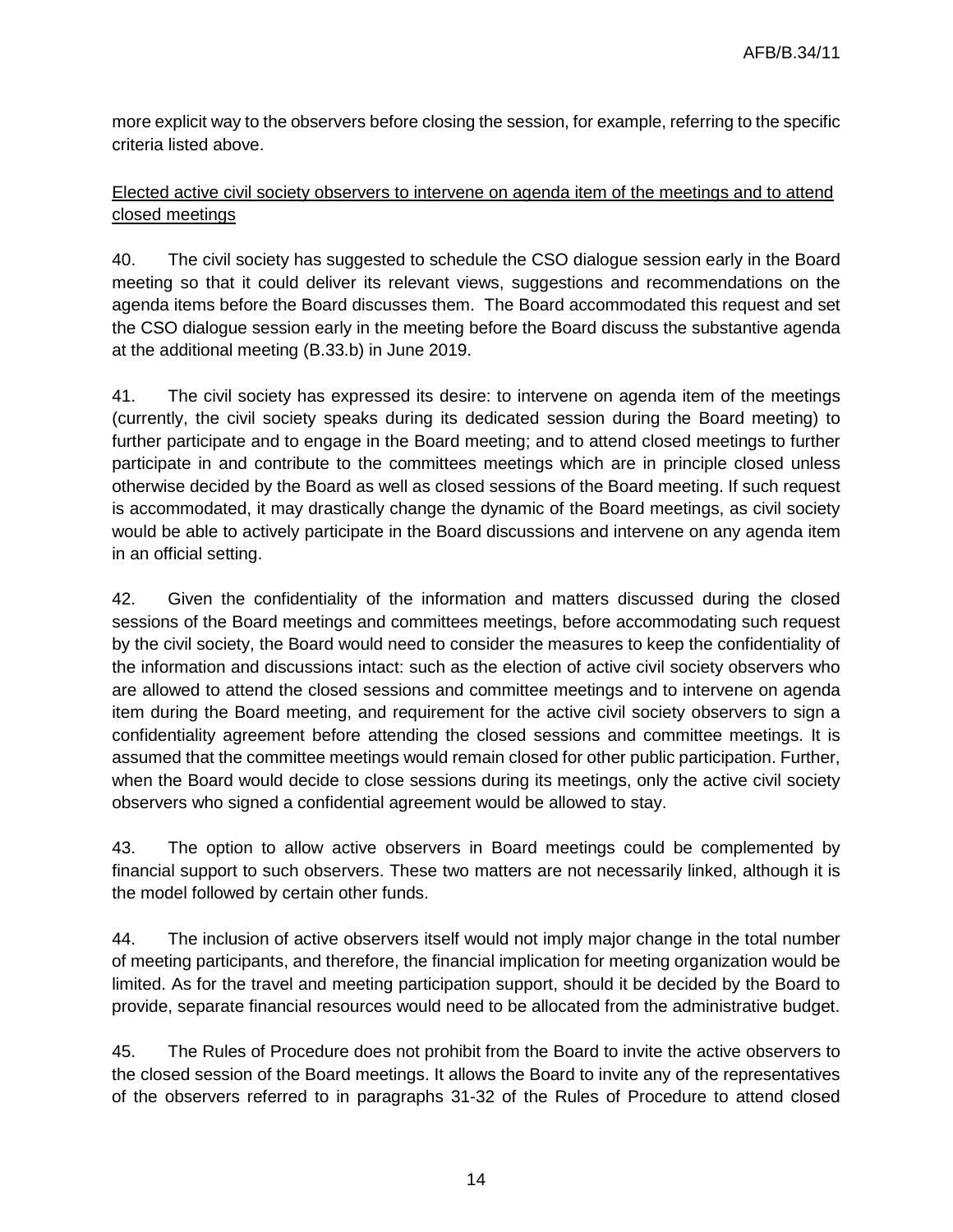meetings without the right to vote. The Fund' General Guidelines for Committee provides that "the Rules of Procedure of the Board shall apply mutatis mutanda to the meetings of the Committee" (paragraph 10) and "[t]he Committee meetings will be closed, unless otherwise decided by the Board" (paragraph 12). Therefore, accommodating the suggestion on the attendance of the active observer in the closed session of the meetings and the meetings of the Committees would not require revision of the Rules of Procedure and the General Guidelines for Committees.

46. Regarding the suggestion to allow the elected active observer to intervene on **any** agenda item of the meeting, accommodating of such suggestion may require a revision of the Rules of Procedure because paragraph 33 provides that "[o]bservers may, upon the invitation of the Chair and if there is no objection from any of the members present, participate without the right to vote in the proceedings of any meeting **in matters of direct concern to the body or agency, which they represent**." This means that observers, if invited by the Chair and if the members present do not object, are allowed to participate without the right to vote in the proceedings of any meeting but in 'matters of direct concern to the body or agency, which they represent.' Therefore, if the Board decides to allow the elected active observer to intervene on **any** agenda item of the meeting, it requires a revision of the relevant provision(s) of the Rules of Procedure.

47. As mentioned earlier, the Fund does not have a list of accredited observers like the GEF and GCF do. Without establishing the observer accreditation system, the Fund would need to deal with the accredited observers of UNFCCC, as it has done until now. The AF NGO Network recommends that the Fund establishes its own observer accreditation process as, in their view, the observer accreditation process of the UNFCCC is complex especially for CSOs from developing countries. Implementation of this option would require financial and human resources to administer the observer applications throughout year and develop an online system to automate part of the process.

#### Suggestions related to summary of project proposals and country-specific project information

48. People living in the regions where the Fund's projects are being implemented are the ultimate beneficiaries of the Fund. If an Implementing Entity (IE) provides a brief summary of project proposals in the respective countries' official languages, and if the Fund allows such summary to be published together with the complete project proposal, this would contribute to raising local awareness and understanding of the project and the Fund. It could also improve transparency and information sharing on the Fund in a local context.

49. The current template for project proposals does not have a section for the IE to provide a summary of the project proposal. To implement this recommendation, the project proposal template would need to be revised first, which is implementable. However, the translation of the summary in the respective countries' official language would have significant financial and timerelated implications for the Fund if it were to be done by the secretariat. The secretariat has access to translation services within the World Bank system to translate Board meeting reports and other information materials translated into the other five UN languages. However, the translation service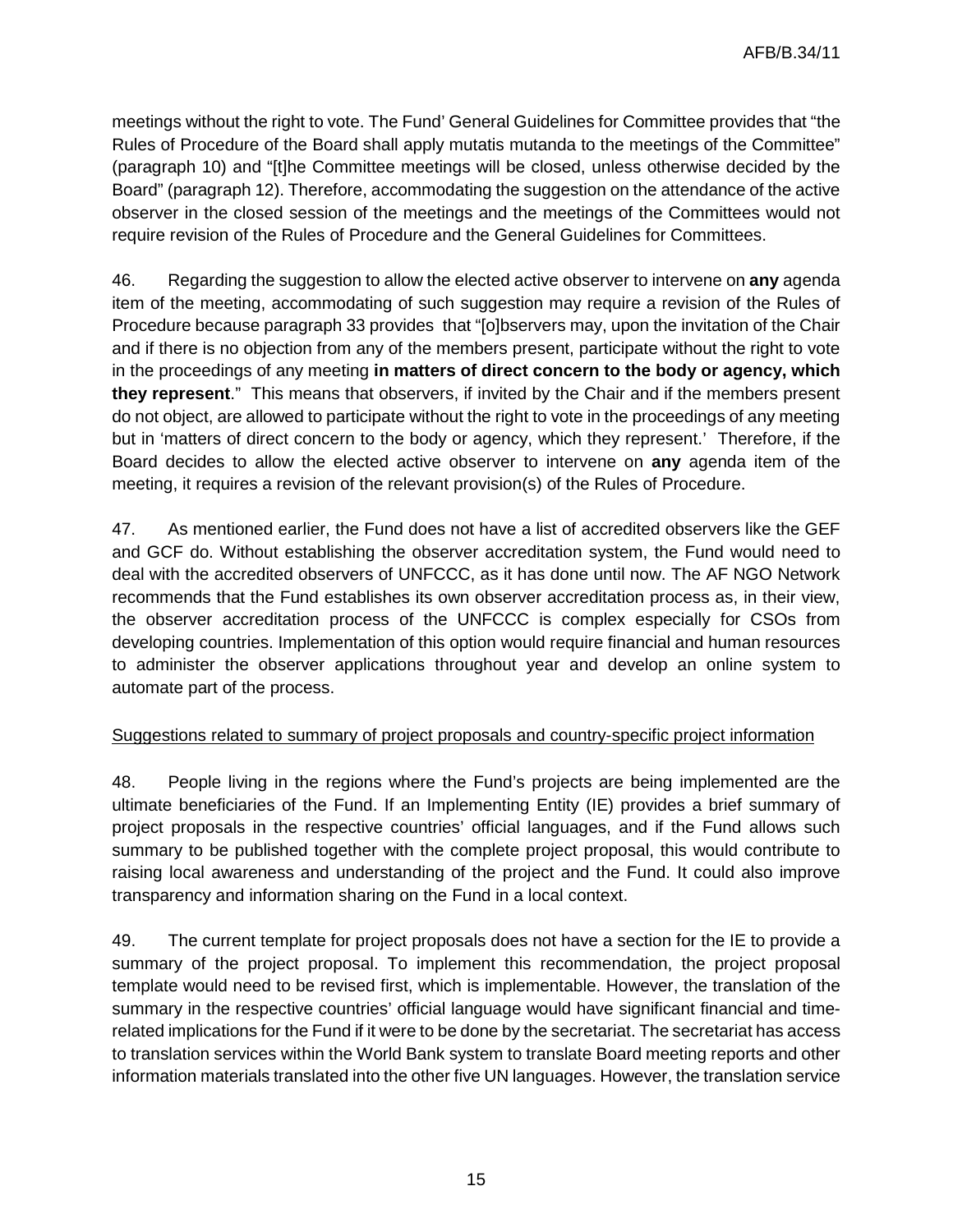of non-UN languages may not be readily available among vendors that the secretariat can hire within the World Bank's procurement parameters.

50. In terms of cost efficiency, the most functioning way might be that the implementing entities be required to provide summaries in the official language(s) of the people potentially affected by the proposed project. However, a concern is that the information provided in the countries' official language could not be verified by the secretariat as part of the technical review. In such a case, the Fund might face issues related to accountability and reputational risk.

51. The AF NGO Network has also recommended that the Board provides country-specific information on the Fund's website. The information of the approved projects is currently published by project and there is no country-specific information on the Fund's website<sup>31</sup>. Implementing the way of presentation to capture information by country would require changes in the website structure and creation of an additional layer to present the projects by country. Despite the merits of this recommendation, the benefits of making this website enhancement would be more substantial when the Fund's portfolio becomes much bigger. The Board has approved 94 concrete adaptation projects until today, among which only a few countries have more than one project under implementation. Nevertheless, the secretariat could improve the presentation and usability of the information on the Fund's website.

#### Solicitation of stakeholder input on (re-)accreditation and intersessional decision-making

52. Due to their different natures, the Board may want to consider the subject issues separately:(re-)accreditation and intersessional decision-making.

53. The accreditation or re-accreditation processes involve strictly confidential information in their entirety, as indicated in the Fund's Open Information Policy. Given its implications on the international relations, the entities applying for accreditation shall be kept anonymous until an entity has been accredited by the Board as the disclosure of the name of entities could potentially harm the reputation of the entities, for instance if the application is not successful. As such, the name of the entity as well as all applications and corresponding supporting documentation provided by the entity 'in confidence' must be kept strictly confidential. The Accreditation Panel produces a report of every Panel meeting, including an assessment of the analysis of applications by applicant entities. Since the assessments contain sensitive and/or confidential information on an institution's fiduciary standards, and institutions provide the Panel with confidential information such as internal audit reports, the information shall remain confidential. In this regard, the accreditation review process needs to be distinguished from the project/programme review process. Therefore, it has been deemed inappropriate for the Fund to solicit inputs from the entities' stakeholders related to the review of the accreditation applications themselves. However, other areas and/or opportunities are available for civil society to engage in, for example, by providing inputs in the accreditation policies.

<span id="page-16-0"></span> $\overline{a}$ <sup>31</sup> <https://www.adaptation-fund.org/projects-programmes/>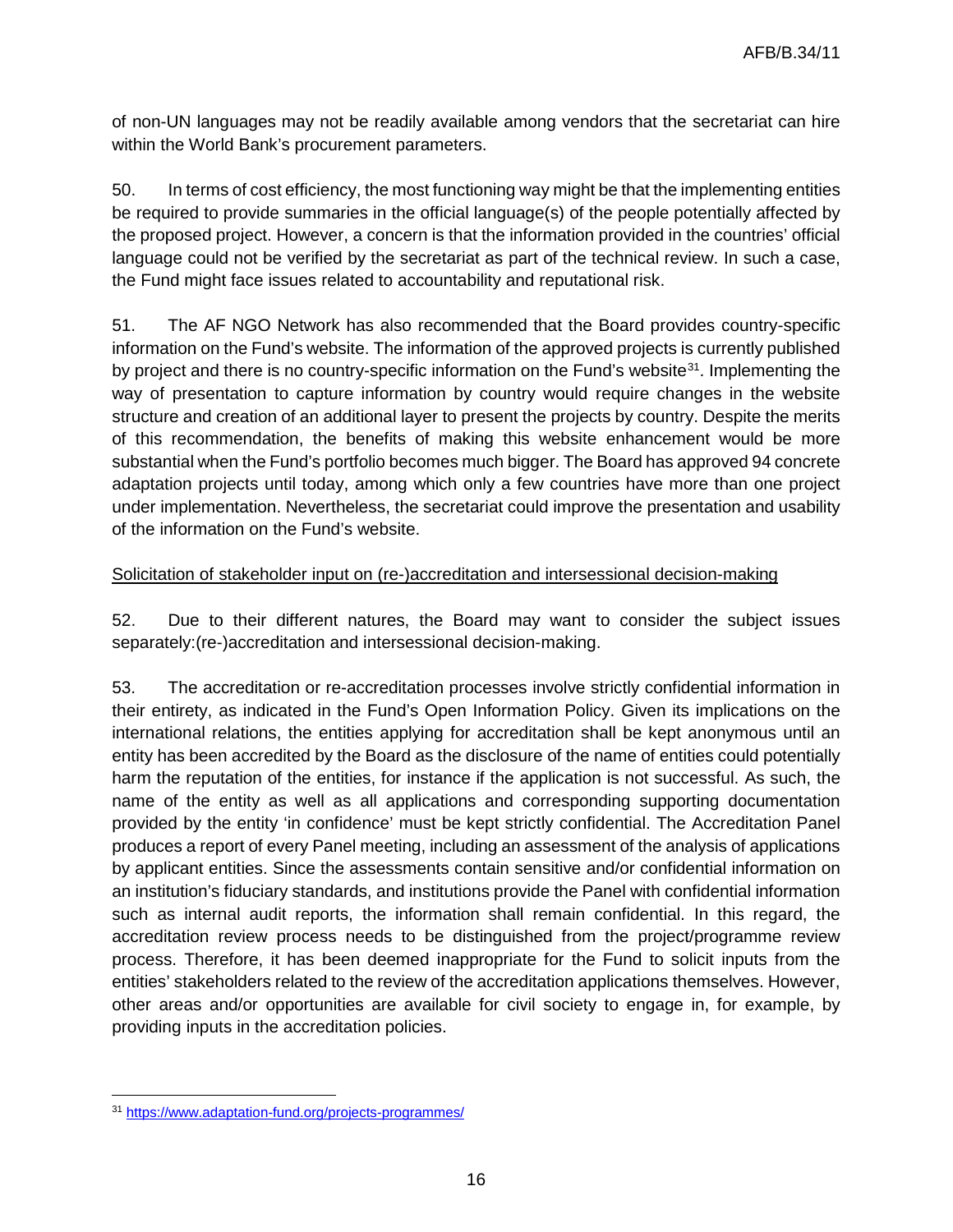54. The Board makes decisions intersessionally according to the rules of procedure as extracted below.

*[…]*

*XVI. INTERSESSIONAL DECISIONS*

*56. Decisions without meetings may occur on an extraordinary basis when, in the judgement of the Chair and the Vice-Chair, a decision must be taken by the Board that should not be postponed until the next meeting of the Board. The secretariat, with the approval of the Chair, shall transmit to each member and alternate a proposed decision with an invitation to approve the decision on a no-objection basis.*

*57. Each member's comments on the proposed decision shall be sent to the secretariat during such period as the secretariat may prescribe, provided that such period is no less than two weeks.*

*58. At the expiration of the period prescribed for comments, the decision shall be approved unless there is an objection. If a proposed decision has financial implications, approval of the decision will require replies from at least two-thirds of the members. If there is an objection raised by any member to any proposed decision that cannot be resolved, the Chair shall include consideration of the proposed decision as an item on the agenda for the next meeting.*

*59. Any intersessional decision shall be deemed to have been taken at the headquarters of the UNFCCC secretariat. The secretariat shall inform members and alternates about the decision and post all intersessional decisions on the Adaptation Fund website.*

*[…]*

55. The secretariat posts both intersessional documents and decisions on the Fund's public website. The intersessional decisions typically deal with intersessional project review and requests of project extension from implementing entities. The Board has already enabled civil society engagement by calling for public comments on intersessional project proposals. If the Board would solicit inputs for other agenda items, it would have implications on the length of the decision-making process, to accommodate civil society inputs for relatively straight-forward agenda items that require to take the formal intersessional procedure for the Board approval.

56. Currently, calling for public comments on Board meeting documents, including those to be discussed during the Board meetings, has been done in an ad hoc manner, for instance, in relation to the Medium-term Strategy and the Gender Policy. Civil society engagement in intersessional Board agenda should be in line with that of the Board meeting documents. Therefore, the Board may want to consider the practice in relation to the in-session Board documents first. Sending e